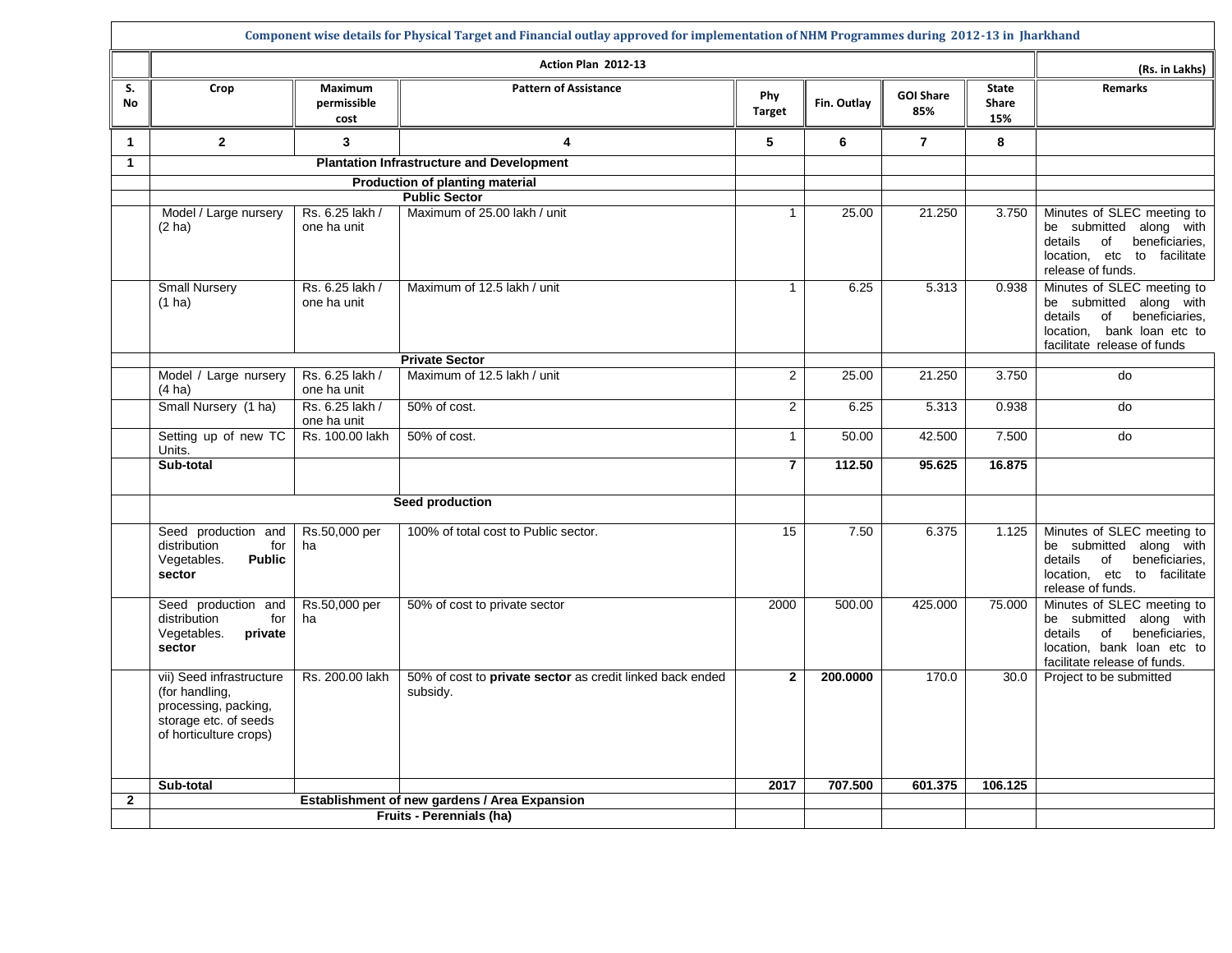| High density planting<br>guava (3x3)m | Rs.62,775/ha   | Maximum of Rs.31388/- per ha. (50% of cost for meeting<br>the expenditure on planting material and cost of material<br>for INM/IPM etc., in 3 installments of 60:20:20 subject to<br>survival rate of 75% in 2nd year and 90% in 3rd year).                                                                                                                                | 100  | 18.833  | 16.008  | 2.825  | Spacing of crop to be<br>indicates to NHM        |
|---------------------------------------|----------------|----------------------------------------------------------------------------------------------------------------------------------------------------------------------------------------------------------------------------------------------------------------------------------------------------------------------------------------------------------------------------|------|---------|---------|--------|--------------------------------------------------|
| Medow Orcharding<br>Guava             | Rs.1,00,000/ha | 50% of cost subject to a maximum of Rs.50,000/ha<br>limited to 2 ha per beneficiary in 3 installments of<br>60:20:20 subject to survival rate of 75% in 2nd year &<br>90% in 3rd year                                                                                                                                                                                      | 25   | 7.500   | 6.375   | 1.125  | do                                               |
| Sub-total                             |                |                                                                                                                                                                                                                                                                                                                                                                            | 125  | 26.333  | 22.383  | 3.950  |                                                  |
|                                       |                | Fruit crops other than cost intensive crops using normal spacing (For a maximum area of 4 ha<br>per beneficiary)                                                                                                                                                                                                                                                           |      |         |         |        |                                                  |
| Mango                                 | Rs.22,000/ha   | Maximum of Rs.16500/- per ha. (75% of cost for meeting<br>the expenditure on planting material and cost of material<br>for INM/IPM, in 3 installments of 60:20:20 subject to<br>survival rate of 75% in 2nd year and 90% in 3rd year for<br>perennial crops and for non perennial crops in 2<br>installments of 75:25) subject to survival rate of 90% in<br>second year). | 3500 | 346.500 | 294.525 | 51.975 |                                                  |
| Anola                                 | Rs.23340/ha.   | Maximum of Rs.17505/- per ha. (75% of cost for meeting<br>the expenditure on planting material and cost of INM/IPM<br>etc in 3 installments of 60:20:20 subject to survival rate of<br>75% in 2nd year & 90% in 3rd year for perennial crops<br>and for non perennial crops in 2 installments of 75:25).                                                                   | 100  | 10.503  | 8.928   | 1.575  |                                                  |
| Citrus                                | Rs.33340       | Maximum of Rs.25050/- per ha. (75% of cost for meeting<br>the expenditure on planting material and cost of material<br>for INM/IPM, in 3 installments of 60:20:20 subject to<br>survival rate of 75% in 2nd year and 90% in 3rd year for<br>perennial crops and for non perennial crops in 2<br>installments of 75:25) subject to survival rate of 90% in<br>second year). | 100  | 15.030  | 12.776  | 2.255  |                                                  |
| Litchi                                | Rs.23500/ha.   | Maximum of Rs.17625/- per ha. (75% of cost for meeting<br>the expenditure on planting material and cost of INM/IPM<br>etc in 3 installments of 60:20:20 subject to survival rate of<br>75% in 2nd year & 90% in 3rd year for perennial crops<br>and for non perennial crops in 2 installments of 75:25).                                                                   | 50   | 5.288   | 4.494   | 0.793  |                                                  |
| Guava                                 | Rs.21950       | Maximum of Rs.16463/- per ha. (75% of cost for meeting<br>the expenditure on planting material and cost of INM/IPM<br>etc in 3 installments of 60:20:20 subject to survival rate of<br>75% in 2nd year & 90% in 3rd year for perennial crops<br>and for non perennial crops in 2 installments of 75:25).                                                                   | 100  | 9.878   | 8.396   | 1.482  |                                                  |
| Strawberry                            | Rs.100,000/ha. | Maximum of Rs.50,000/- per ha. (50% of cost for meeting<br>the expenditure on planting material and cost of INM/IPM<br>etc in 3 installments of 60:20:20 subject to survival rate of<br>75% in 2nd year & 90% in 3rd year for perennial crops.                                                                                                                             | 45   | 13.500  | 11.475  |        | 2.025   Full release<br>in<br>one<br>installment |
| Custard apple                         | Rs.37000/ha    | Maximum of Rs. 27750/- per ha.(75% of cost for meeting<br>the expenditure on planting material and cost of material<br>for INM/IPM, in 3 installments of 60:20:20 subject to<br>survival rate of 75% in 2nd year and 90% in 3rd year for<br>perennial crops and for non perennial crops in 2<br>installments of 75:25) subject to survival rate of 90% in<br>second year). | 50   | 8.325   | 7.076   | 1.249  |                                                  |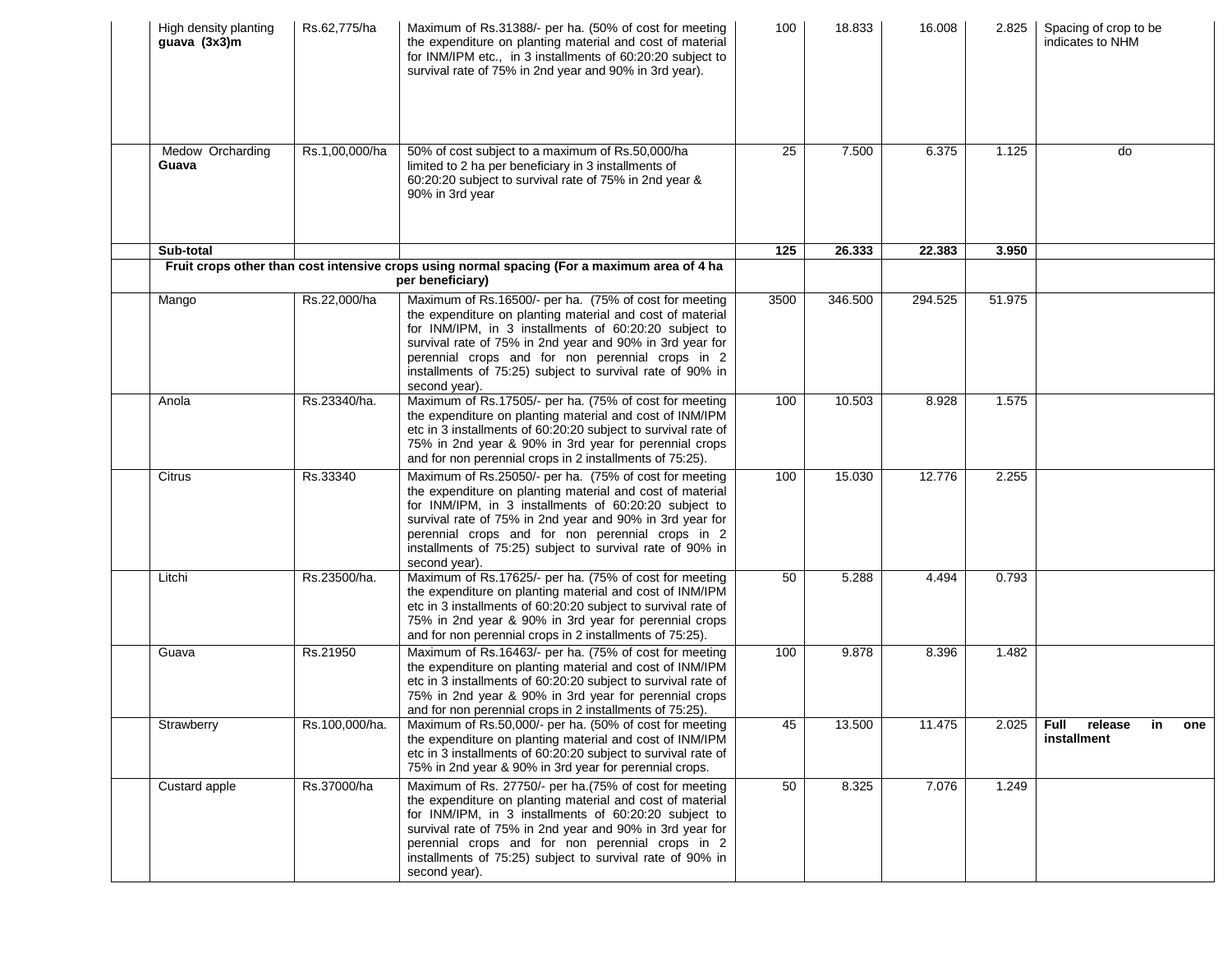| Sapota                                              | Rs.37000/ha             | Maximum of Rs. 27750/- per ha. (75% of cost for meeting<br>the expenditure on planting material and cost of material<br>for INM/IPM, in 3 installments of 60:20:20 subject to<br>survival rate of 75% in 2nd year and 90% in 3rd year for<br>perennial crops and for non perennial crops in 2<br>installments of 75:25) subject to survival rate of 90% in<br>second year). | 50           | 8.325   | 7.076   | 1.249  |                                                                                                                      |
|-----------------------------------------------------|-------------------------|-----------------------------------------------------------------------------------------------------------------------------------------------------------------------------------------------------------------------------------------------------------------------------------------------------------------------------------------------------------------------------|--------------|---------|---------|--------|----------------------------------------------------------------------------------------------------------------------|
| Pear                                                | do                      | do                                                                                                                                                                                                                                                                                                                                                                          | 50           | 8.325   | 7.076   | 1.249  |                                                                                                                      |
| Sub-total                                           |                         |                                                                                                                                                                                                                                                                                                                                                                             | 4045         | 425.673 | 361.822 | 63.851 |                                                                                                                      |
|                                                     |                         | Fruits- Perennials (as per old cost norms)                                                                                                                                                                                                                                                                                                                                  |              |         |         |        |                                                                                                                      |
| 1st Maintenance                                     | Rs. 71,660/ha           | 50% of cost subject to a maximum of Rs.34100/ha limited                                                                                                                                                                                                                                                                                                                     | 11005        | 394.309 | 335.163 | 59.146 |                                                                                                                      |
| $(2011-12)$<br><b>Perennial Orchard</b>             |                         | to 2 ha per beneficiary in 3 installments of 60:20:20<br>subject to survival rate of 75% in 2nd year & 90% in 3rd<br>year                                                                                                                                                                                                                                                   |              |         |         |        |                                                                                                                      |
| Maintenance (II Year)<br>$(2010-11)$                | Rs. 68,200/ha           | 50% of cost subject to a maximum of Rs.34100/ha limited<br>to 2 ha per beneficiary in 3 installments of 60:20:20                                                                                                                                                                                                                                                            | 6400         | 217.600 | 184.960 | 32.640 |                                                                                                                      |
| Perennial Orchard                                   |                         | subject to survival rate of 75% in 2nd year & 90% in 3rd<br>year                                                                                                                                                                                                                                                                                                            |              |         |         |        |                                                                                                                      |
| Sub-total                                           |                         |                                                                                                                                                                                                                                                                                                                                                                             |              | 611.909 | 520.123 | 91.786 |                                                                                                                      |
|                                                     |                         | <b>Mushrooms</b>                                                                                                                                                                                                                                                                                                                                                            |              |         |         |        |                                                                                                                      |
|                                                     |                         | Spawn making unit                                                                                                                                                                                                                                                                                                                                                           |              |         |         |        |                                                                                                                      |
| <b>Private Sector</b>                               | Rs. 15 lakh/<br>unit    | 100% of the cost to public sector and in case of private<br>sector, 50% of cost, as credit linked back ended subsidy.                                                                                                                                                                                                                                                       | $\mathbf 1$  | 7.500   | 6.375   | 1.125  | Project to be submitted                                                                                              |
|                                                     |                         | <b>Compost making unit</b>                                                                                                                                                                                                                                                                                                                                                  |              |         |         |        |                                                                                                                      |
| <b>Private Sector</b>                               | Rs. 20.00 lakh/<br>unit | 100% of the cost to public sector and in case of private<br>sector, 50% of cost, as credit linked back ended subsidy.                                                                                                                                                                                                                                                       | $\mathbf{1}$ | 10.000  | 8.500   | 1.500  | Project to be submitted                                                                                              |
| Sub-total                                           |                         |                                                                                                                                                                                                                                                                                                                                                                             |              | 17.500  | 14.875  | 2.625  |                                                                                                                      |
|                                                     |                         | Flowers (For a maximum of 2 ha per beneficiary)                                                                                                                                                                                                                                                                                                                             |              |         |         |        |                                                                                                                      |
|                                                     |                         | <b>Cut flowers</b>                                                                                                                                                                                                                                                                                                                                                          |              |         |         |        |                                                                                                                      |
| Small & Marginal<br>Farmers                         | Rs. 70,000 / ha.        | 50% of cost @ Rs.35, 000 / ha. limited to 2 ha per<br>beneficiary                                                                                                                                                                                                                                                                                                           | 100          | 35.000  | 29.750  | 5.250  |                                                                                                                      |
|                                                     |                         | <b>Bulbulous flowers</b>                                                                                                                                                                                                                                                                                                                                                    |              |         |         |        |                                                                                                                      |
| Small & Marginal<br>Farmers                         | Rs. 90,000/ha           | 50% of cost @ Rs.45, 000 / ha. limited to 2 ha per<br>beneficiary                                                                                                                                                                                                                                                                                                           | 100          | 45.000  | 38.250  | 6.750  |                                                                                                                      |
|                                                     |                         | <b>Loose Flowers (Marigold)</b>                                                                                                                                                                                                                                                                                                                                             |              |         |         |        |                                                                                                                      |
| Small & Marginal<br>Farmers                         | Rs. 24,000/ha           | 50% of cost @ Rs.12, 000 / ha. limited to 2 ha per<br>beneficiary                                                                                                                                                                                                                                                                                                           | 100          | 12.000  | 10.200  | 1.800  |                                                                                                                      |
| Sub-total                                           |                         |                                                                                                                                                                                                                                                                                                                                                                             | 300          | 92.000  | 78.200  | 13.800 |                                                                                                                      |
|                                                     |                         | Spices (For a maximum area of 2 ha per beneficiary)                                                                                                                                                                                                                                                                                                                         |              |         |         |        |                                                                                                                      |
| <b>Rhizomatic Spices-</b><br><b>Ginger/Turmeric</b> | Rs. 25,000 / ha         | Maximum of Rs. 12,500/- per ha. (50% of cost for<br>meeting the expenditure on planting material and cost of<br>material for INM/IPM etc).                                                                                                                                                                                                                                  | 1800         | 225.000 | 191.250 | 33.750 | Only<br>certified<br>Planting<br>material to be used. TL<br>material to be used only from<br>Public sector agencies. |
| Other aromatic plants<br>Lemon-Grass                | do                      | do                                                                                                                                                                                                                                                                                                                                                                          | 25           | 3.125   | 2.656   | 0.469  |                                                                                                                      |
| Sub-total                                           |                         |                                                                                                                                                                                                                                                                                                                                                                             |              | 228.125 | 193.906 | 34.219 |                                                                                                                      |
|                                                     |                         | Plantation crops (For a maximum area of 4 ha per beneficiary)                                                                                                                                                                                                                                                                                                               |              |         |         |        |                                                                                                                      |
| Cashew nut                                          | Rs. 40,000ha            | Maximum of Rs. 20,000/- per ha (50% of cost for meeting<br>the expenditure on planting material and cost of material<br>for INM/IPM etc) in 3 installments of 60:20:20 subject to                                                                                                                                                                                           | 3000         | 360.000 | 306.000 | 54.000 |                                                                                                                      |
|                                                     |                         | survival rate of 75% in second year and 90% in third year<br>for a maximum area of 4 ha per beneficiary.                                                                                                                                                                                                                                                                    |              |         |         |        |                                                                                                                      |
| Maintenance (II Year)                               | Rs. 40,000ha            | Maximum of Rs. 20,000/- per ha (50% of cost for meeting<br>the expenditure on planting material and cost of material<br>for INM/IPM etc) in 3 installments of 60:20:20 subject to<br>survival rate of 75% in second year and 90% in third year<br>for a maximum area of 4 ha per beneficiary.                                                                               | 3000         | 120.000 | 102.000 | 18.000 |                                                                                                                      |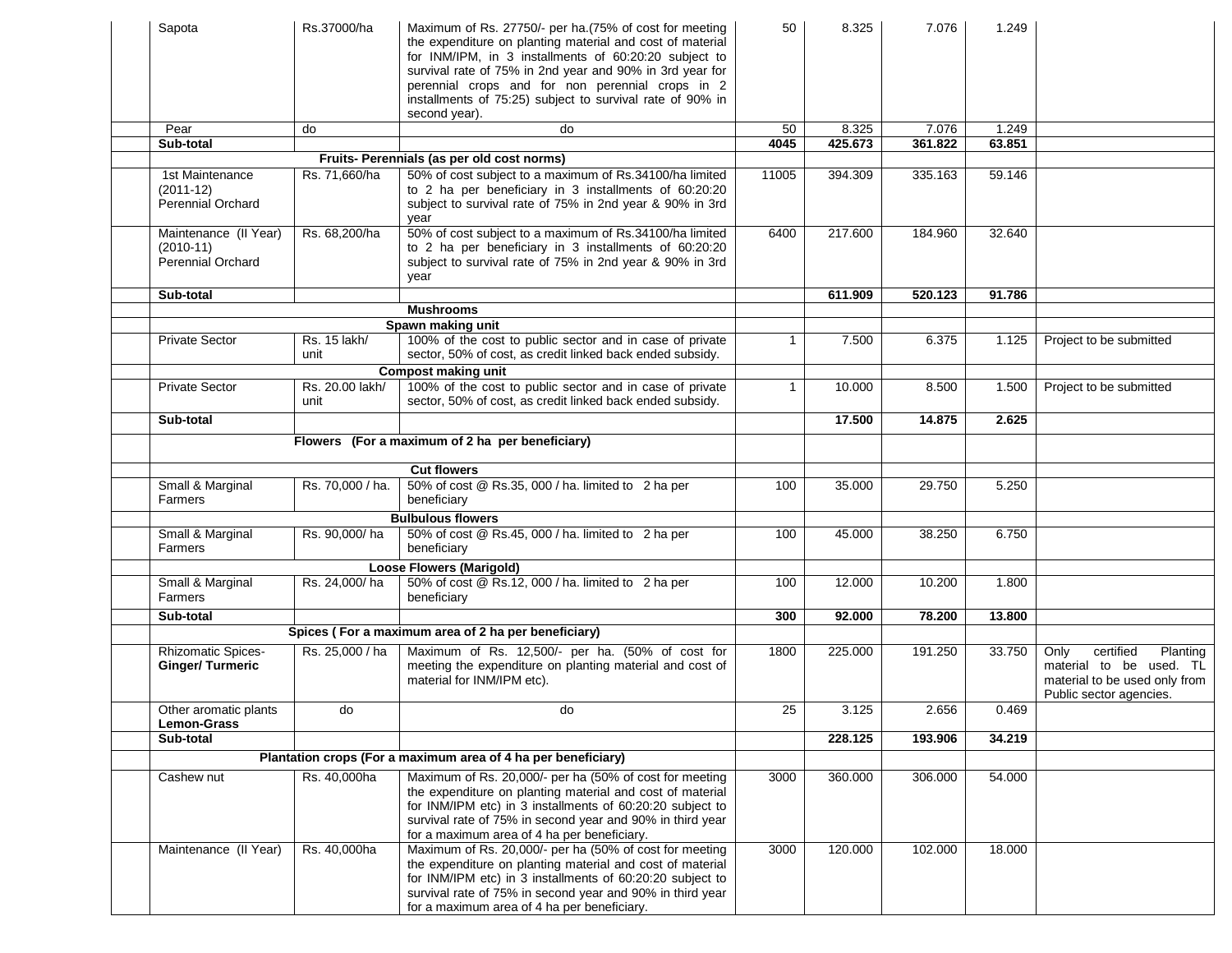|   | Maintenance (III Year)                                                                                                                                                                                  | Rs. 40,000ha                     | Maximum of Rs. 20,000/- per ha (50% of cost for meeting<br>the expenditure on planting material and cost of material<br>for INM/IPM etc) in 3 installments of 60:20:20 subject to<br>survival rate of 75% in second year and 90% in third year<br>for a maximum area of 4 ha per beneficiary. | 2825            | 113.000  | 96.050  | 16.950  |                                                                                                                                              |
|---|---------------------------------------------------------------------------------------------------------------------------------------------------------------------------------------------------------|----------------------------------|-----------------------------------------------------------------------------------------------------------------------------------------------------------------------------------------------------------------------------------------------------------------------------------------------|-----------------|----------|---------|---------|----------------------------------------------------------------------------------------------------------------------------------------------|
|   | Sub-total                                                                                                                                                                                               |                                  |                                                                                                                                                                                                                                                                                               |                 | 593.000  | 504.050 | 88.950  |                                                                                                                                              |
| 3 | Reiuvenation/<br>replacement of<br>senile plantation.                                                                                                                                                   | Rs.30.000/ha<br>(average)        | 50% of the total cost subject to a maximum of Rs.<br>15,000/ha to a limited of 2 ha per beneficiary. Actual cost<br>to be claimed based on the nature and requirement of the<br>crop to be rejuvenated.                                                                                       | 100             | 15,000   | 12.750  | 2.250   | To be implemented as per<br>guidelines circulated                                                                                            |
| 4 |                                                                                                                                                                                                         |                                  | <b>Creation of Water resources</b>                                                                                                                                                                                                                                                            |                 |          |         |         |                                                                                                                                              |
|   | <b>Community tanks/on</b><br>farm ponds/on farm<br>water reservoirs with<br>use of plastic/RCC<br>lining - $(10$ ha. of<br>command area, with<br>pond size of 100m x<br>100m x 3m) -- In Hilly<br>areas | Rs.17.25 lakh<br>in hilly areas. | 100% of cost for 10 ha                                                                                                                                                                                                                                                                        | $\overline{55}$ | 956.69   | 813.182 | 143.503 | Efforts to be made for<br>convergence with MNREGS                                                                                            |
|   | Water<br>harvesting<br>system for individuals -<br>for storage of water in<br>20m x 20m x 3m<br>ponds/wells<br>@Rs.100.00<br>cum<br>(@50% subsidy) -- In<br>Hilly areas                                 | Rs.1.38 lakh in<br>hilly areas   | 100% of cost for 10 ha                                                                                                                                                                                                                                                                        | 100             | 69.00    | 58.650  | 10.350  | Efforts to<br>be made for<br>convergence with MNREGS                                                                                         |
|   | Sub-total                                                                                                                                                                                               |                                  |                                                                                                                                                                                                                                                                                               |                 | 1025.685 | 871.832 | 153.853 |                                                                                                                                              |
| 5 |                                                                                                                                                                                                         |                                  | Protected cultivation (area in hectares)                                                                                                                                                                                                                                                      |                 |          |         |         |                                                                                                                                              |
|   |                                                                                                                                                                                                         |                                  | <b>Green House Structure</b>                                                                                                                                                                                                                                                                  |                 |          |         |         |                                                                                                                                              |
|   | Fan & Pad System                                                                                                                                                                                        | Rs. 1465/<br>Sq.m                | 50% of the cost limited to 1000 Sq.m per beneficiary.                                                                                                                                                                                                                                         | 8               | 58.600   | 49.810  | 8.790   |                                                                                                                                              |
|   |                                                                                                                                                                                                         |                                  | <b>Naturally ventilated system</b>                                                                                                                                                                                                                                                            |                 |          |         |         |                                                                                                                                              |
|   | Tubular structure                                                                                                                                                                                       | Rs. 935/ Sq.m                    | 50% of the cost limited to 4000 Sq.m per beneficiary.                                                                                                                                                                                                                                         | $\Omega$        | 18.700   | 15.895  | 2.805   | Minutes of SLEC meeting to<br>be submitted along with<br>details<br>of<br>beneficiaries,<br>location, etc to facilitate<br>release of funds. |
|   | <b>Plastic Mulching</b>                                                                                                                                                                                 | Rs. 20,000/ha                    | 50% of the total cost limited to 2 ha per beneficiary.                                                                                                                                                                                                                                        | 100             | 10.000   | 8.500   | 1.500   | do                                                                                                                                           |
|   |                                                                                                                                                                                                         |                                  | <b>Shade Net House</b>                                                                                                                                                                                                                                                                        |                 |          |         |         |                                                                                                                                              |
|   | Tubular structure                                                                                                                                                                                       | Rs. 600/ Sq.m                    | 50% of cost limited to 4000 Sq.m per beneficiary.                                                                                                                                                                                                                                             | 0               | 12.000   | 10.200  | 1.800   | Minutes of SLEC meeting to<br>be submitted along with<br>details of beneficiaries,<br>location, etc to facilitate<br>release of funds.       |
|   | of<br>planting<br>Cost<br>material of high value<br>vegetables grown in<br>poly house                                                                                                                   | Rs.105/Sq.m                      | 50% of cost.                                                                                                                                                                                                                                                                                  | $\mathbf 0$     | 1.050    | 0.893   | 0.158   | do                                                                                                                                           |
|   | planting<br>Cost of<br>material of flowers for<br>poly house                                                                                                                                            | Rs.500/ Sq.m                     | 50% of cost.                                                                                                                                                                                                                                                                                  | 0               | 5.000    | 4.250   | 0.750   | do                                                                                                                                           |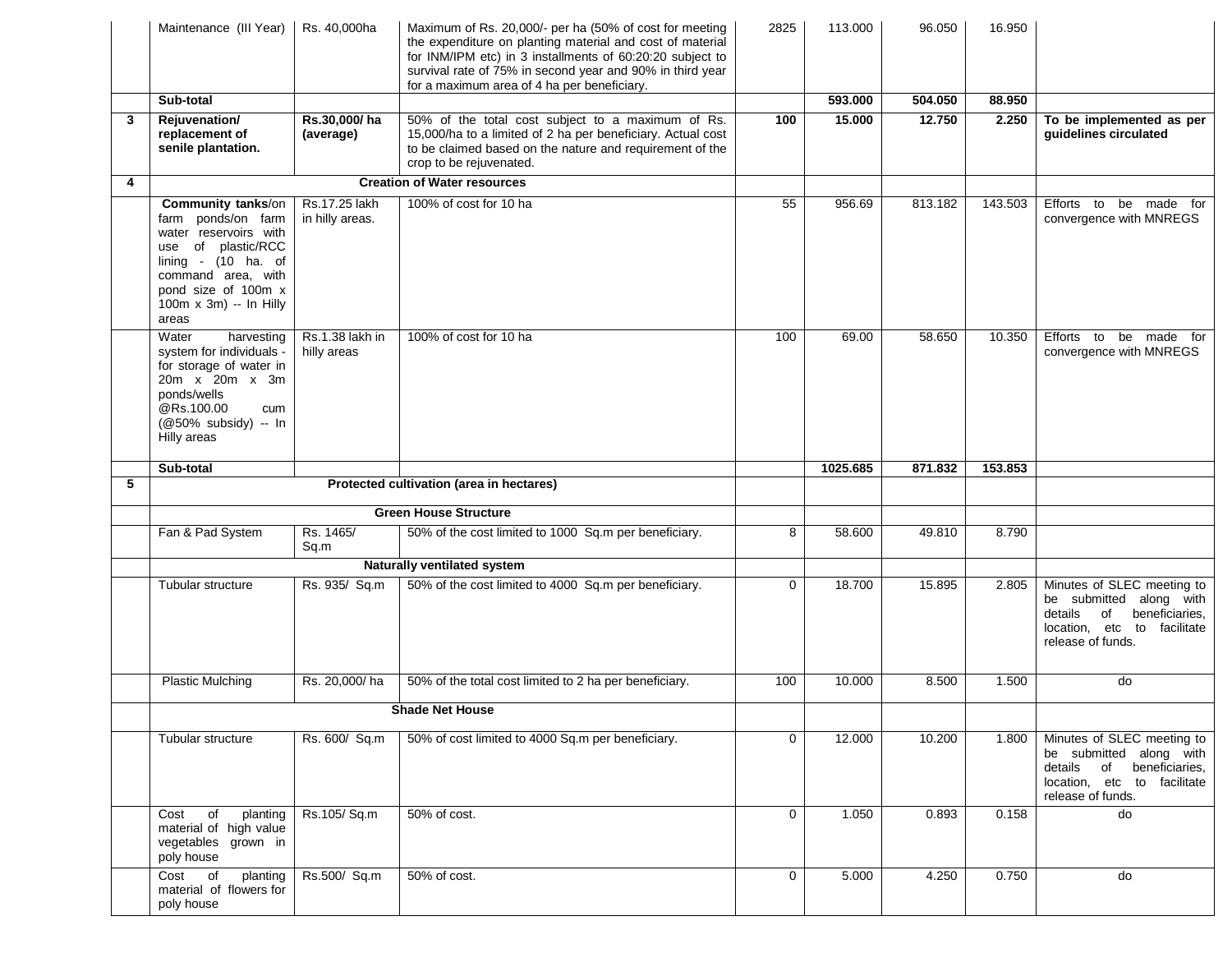|              | Production<br>Seedling<br>Unit for Production of<br>vegetable<br>quality<br>(marginal<br>seedling<br>farmer)   | Rs. 8.50 lakh/<br>unit                             | 50% assistance of per unit cost.                                                                                                                                                                                                                                         | 200          | 850.000  | 722.500  | 127.500 | do                                                                                                          |
|--------------|----------------------------------------------------------------------------------------------------------------|----------------------------------------------------|--------------------------------------------------------------------------------------------------------------------------------------------------------------------------------------------------------------------------------------------------------------------------|--------------|----------|----------|---------|-------------------------------------------------------------------------------------------------------------|
|              | free<br>(insect<br>Virus<br>proof)<br>for marginal<br>farmers                                                  | Rs. 9.00 lakh/<br>unit                             | 50% assistance of per unit cost.                                                                                                                                                                                                                                         | 50           | 225.000  | 191.250  | 33.750  | do                                                                                                          |
|              | Sub-total                                                                                                      |                                                    |                                                                                                                                                                                                                                                                          | 359          | 1180.350 | 1003.298 | 177.053 |                                                                                                             |
|              |                                                                                                                |                                                    | Promotion of Integrated Nutrient Management(INM)/ Integrated Pest Management (IPM)                                                                                                                                                                                       |              |          |          |         |                                                                                                             |
|              | Promotion of IPM/INM                                                                                           | Rs. 2000/ha                                        | 50% of cost subject to a maximum of Rs 1000 / ha limited<br>to 4.00 ha/ beneficiary.                                                                                                                                                                                     | 501          | 5.010    | 4.259    | 0.752   | To be need based and taken<br>up after identifying problem<br>of pest / disease and nutrient<br>deficiency. |
|              | forecasting<br>Disease<br>unit (Public Sector)                                                                 | Rs. 4 lakh/ unit                                   | Maximum up to Rs. 4 lakh/unit                                                                                                                                                                                                                                            | $\mathbf{1}$ | 4.000    | 3.400    | 0.600   | Project to be submitted                                                                                     |
|              | Bio control lab<br>(Private Sector)                                                                            | Rs.80 lakh/ unit                                   | Rs. 80 lakh/unit for Public Sector and Rs.40.00 lakh as<br>credit linked back ended subsidy to Private Sector.                                                                                                                                                           | $\mathbf{1}$ | 40.00    | 34.0     | 6.0     |                                                                                                             |
|              | Sub-total                                                                                                      |                                                    |                                                                                                                                                                                                                                                                          | 503          | 49.010   | 41.659   | 7.352   |                                                                                                             |
| 6            |                                                                                                                |                                                    | <b>Organic Farming</b>                                                                                                                                                                                                                                                   |              |          |          |         |                                                                                                             |
|              | Adoption of Organic<br>Farming.                                                                                | Rs. 20,000/ha                                      | 50% of cost limited to Rs.10000/ha for a maximum area<br>of 4 ha. per beneficiary, spread over a period of 3 years<br>involving an assistance of Rs.4000/- in first year and<br>Rs.3000/- each in second & third year. The programme<br>to be linked with certification. | 3500         | 140.000  | 119.000  | 21.000  | Project to be submitted                                                                                     |
|              | Adoption of Organic<br>Farming. 2011-12                                                                        | Rs. 20,000/ha                                      | 50% of cost limited to Rs.10000/ha for a maximum area<br>of 4 ha. per beneficiary, spread over a period of 3 years<br>involving an assistance of Rs.4000/- in first year and<br>Rs.3000/- each in second & third year. The programme<br>to be linked with certification. | 3500         | 105.000  | 89.250   | 15.750  | Project to be submitted                                                                                     |
|              | <b>Organic Certification</b>                                                                                   | Project based                                      | Rs. 5 lakh for a cluster of 50 ha which will include Rs.1.50<br>lakh in first year, Rs. 1.50 lakh in second year and Rs.<br>2.00 lakh in third year.                                                                                                                     | 3            | 4.500    | 3.825    | 0.675   | Project to be submitted                                                                                     |
|              | Certification<br>Organic<br>οf<br>2010-11 (2nd year)                                                           | Project based                                      | Rs. 5 lakh for a cluster of 50 ha which will include Rs.1.50<br>lakh in first year, Rs. 1.50 lakh in second year and Rs.<br>2.00 lakh in third year.                                                                                                                     | 5            | 7.500    | 6.375    | 1.125   | Project to be submitted                                                                                     |
|              | Organic Certification<br>of<br>2009-10 (3rd year)                                                              | Project based                                      | Rs. 5 lakh for a cluster of 50 ha which will include Rs.1.50<br>lakh in first year, Rs. 1.50 lakh in second year and Rs.<br>2.00 lakh in third year.                                                                                                                     | 4            | 6.000    | 5.100    | 0.900   | Project to be submitted                                                                                     |
| $\mathbf{7}$ |                                                                                                                |                                                    | Vermi compost Units /organic input production unit                                                                                                                                                                                                                       |              |          |          |         |                                                                                                             |
|              | HDPE Vermibed to the<br>size of<br>96<br>cft<br>(12'x4'x2')<br>to<br>be<br>administered on pro-<br>rata basis. | Rs. 10,000 /unit<br><b>HDPE</b><br>for<br>Vermibed | HDPE Vermibed, 50% of cost conforming to the size of<br>96 cft (12'x4'x2') to be administered on pro-rata basis.                                                                                                                                                         | 4550         | 227.500  | 193.375  | 34.125  | Designs para meter of HDPE<br>beds will conformer to BIS<br>standards (ISI 5907:2010)                       |
|              | Sub-total                                                                                                      |                                                    |                                                                                                                                                                                                                                                                          | 11562        | 490.50   | 416.925  | 73.575  |                                                                                                             |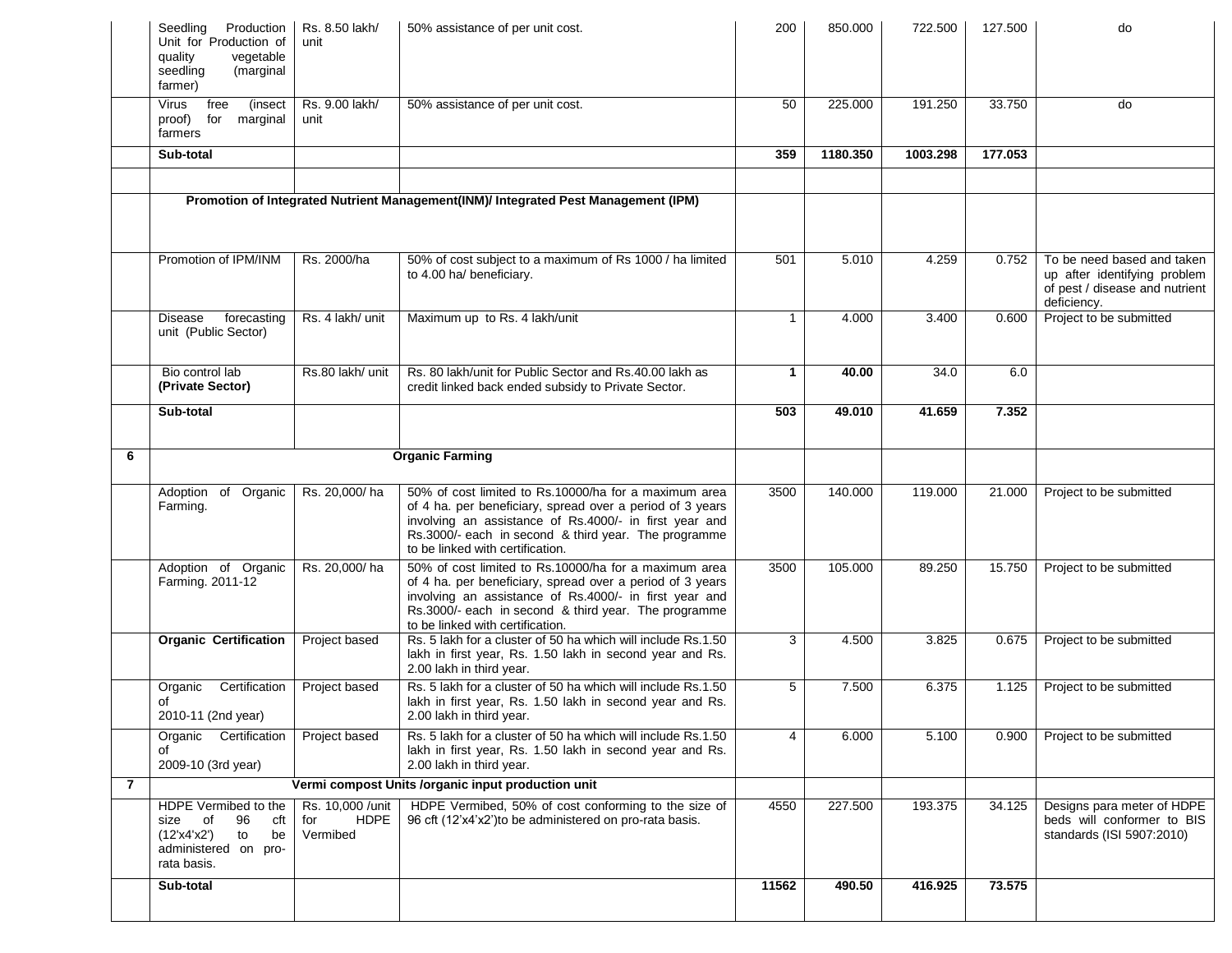| 8 |                                                                                                                      | Pollination support through beekeeping                     |                                                                                                   |                |        |        |       |                                            |
|---|----------------------------------------------------------------------------------------------------------------------|------------------------------------------------------------|---------------------------------------------------------------------------------------------------|----------------|--------|--------|-------|--------------------------------------------|
|   | Honey bee colony                                                                                                     | Rs. 1400/<br>colony of 4<br>frames                         | 50% of cost limited to 50 colonies / beneficiary.                                                 | 500            | 3.500  | 2.975  | 0.525 | List of Beneficiaries to be<br>given.      |
|   | Hives                                                                                                                | Rs. 1600/ hive                                             | 50% of cost limited to 50 colonies / beneficiary.                                                 | 500            | 4.000  | 3.400  | 0.600 | List of Beneficiaries to be<br>given.      |
|   | Equipment<br>including<br>honey extractor (4<br>frame), food grade<br>container (30 kg), net,<br>etc.                | Rs. 14,000/ set                                            | 50% of the cost limited to one set per beneficiary.                                               | 50             | 3.500  | 2.975  | 0.525 | List of Beneficiaries to be<br>given.      |
|   | Sub-total                                                                                                            |                                                            |                                                                                                   | 1050           | 11.000 | 9.350  | 1.650 |                                            |
|   |                                                                                                                      |                                                            | <b>Horticulture Mechanization</b>                                                                 |                |        |        |       |                                            |
|   | Power<br>operated<br>$\prime$<br>tools<br>machines<br>including Power Saw<br>and Plant Protection<br>equipments etc. | Rs.35,000/- per<br>set                                     | 50% of cost limited to one set per beneficiary.                                                   | 48             | 8.400  | 7.140  | 1.260 | List of Beneficiaries to be<br>furnished.  |
|   | Power machines (20<br>HP & above including<br>accessories<br>equipments                                              | Rs. 3,00,000/-<br>per set                                  | 50% of cost limited to one set per beneficiary.                                                   | 10             | 15.000 | 12.750 | 2.250 | List of Beneficiaries to be<br>furnished.  |
|   | Sub-total                                                                                                            |                                                            |                                                                                                   | 58             | 23.400 | 19.890 | 3.510 |                                            |
|   | Technology<br>Dissemination through<br>demonstration/ Front<br>Line Demonstration<br>(FLD) Public Sector             | Rs. 25.00 lakh                                             | 75 % of cost in farmers field.                                                                    | $\overline{2}$ | 37.500 | 31.875 | 5.625 | Project to be submitted                    |
| 9 |                                                                                                                      |                                                            | Human Resource Development (HRD)                                                                  |                |        |        |       |                                            |
|   | HRD for Supervisors &<br>Entrepreneurs                                                                               | Rs. 20.00 lakh /<br>training                               | 100% of the cost in first year. In subsequent years, cost<br>of infrastructure not to be claimed. | $\overline{2}$ | 30.000 | 25.500 | 4.500 | Project to be submitted                    |
|   | <b>HRD</b> for Gardeners                                                                                             | Rs. 15.00 lakh /<br>training                               | 100% of the cost in first year. In subsequent years, cost<br>of infrastructure not to be claimed. | $\mathbf{1}$   | 10.000 | 8.500  | 1.500 | Project to be submitted                    |
|   |                                                                                                                      |                                                            | <b>Training of farmers</b>                                                                        |                |        |        |       |                                            |
|   | Within the District                                                                                                  | per<br>farmer<br>excluding<br>transport                    | Rs.400 / day   100% of the cost.                                                                  | 1000           | 12.000 | 10.200 |       | 1.800 Training Calendar to be<br>furnished |
|   | Within the State                                                                                                     | Rs.750 /<br>day<br>farmer<br>per<br>excluding<br>transport | 100% of the cost.                                                                                 | 250            | 5.625  | 4.781  | 0.844 | Training Calendar to be<br>furnished       |
|   | Outside the State                                                                                                    | Rs.1000 / day<br>farmer<br>per<br>excluding<br>transport   | 100% of the cost.                                                                                 | 200            | 10.000 | 8.500  | 1.500 | Training Calendar to be<br>furnished       |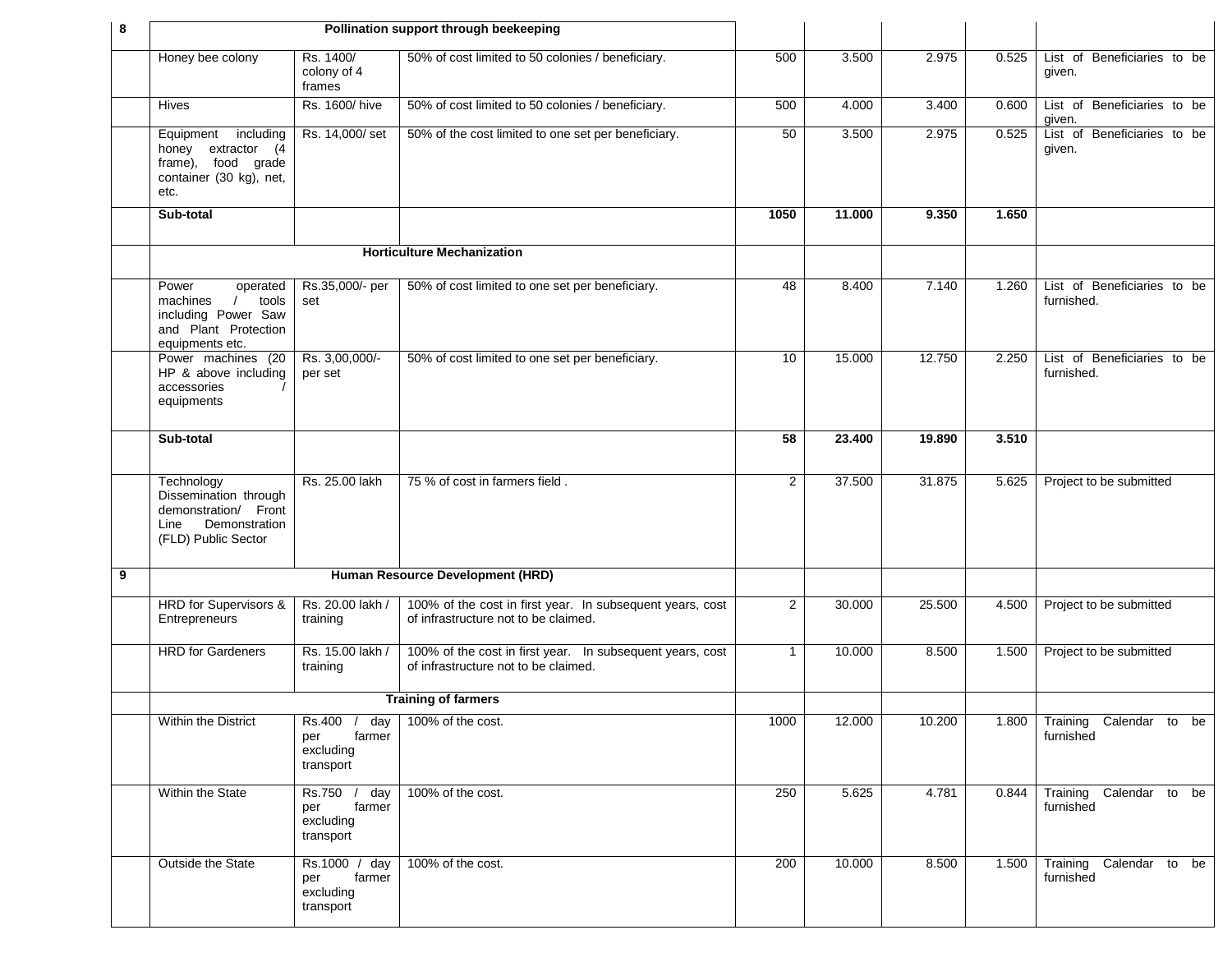|    | Within the<br><b>District</b><br>(one day)                                        | Rs.250/day per<br>farmer<br>excluding<br>transport           | 100% of the cost.                                                                                                                                 | 1000           | 2.500   | 2.125   | 0.375  | Training Calendar to be<br>furnished                                                                                                      |
|----|-----------------------------------------------------------------------------------|--------------------------------------------------------------|---------------------------------------------------------------------------------------------------------------------------------------------------|----------------|---------|---------|--------|-------------------------------------------------------------------------------------------------------------------------------------------|
|    | Within the State (2<br>days)                                                      | Rs. 300/day per<br>farmer<br>excluding<br>transport          | 100% of the cost.                                                                                                                                 | 101            | 0.909   | 0.773   | 0.136  | Calendar to be<br>Training<br>furnished                                                                                                   |
|    | Outside the State (5<br>days)                                                     | Rs. 600/day per<br>farmer<br>excluding<br>transport          | 100% of the cost.                                                                                                                                 | 200            | 6.000   | 5.100   | 0.900  | Training<br>Calendar to be<br>furnished                                                                                                   |
|    | Outside India                                                                     | Rs. 3.00 lakh /<br>person                                    |                                                                                                                                                   | $\overline{2}$ | 6.000   | 5.100   | 0.900  | Project to be submitted                                                                                                                   |
|    |                                                                                   |                                                              | Training / study tour of technical staff/field functionaries                                                                                      |                |         |         |        |                                                                                                                                           |
|    | Within the State (5<br>days)                                                      | Project Based                                                |                                                                                                                                                   | 100            | 1.000   | 0.850   | 0.150  | Training Calendar to be<br>furnished                                                                                                      |
|    | Outside India                                                                     | Project Based                                                |                                                                                                                                                   | $\overline{2}$ | 10.000  | 8.500   | 1.500  | Project to be submitted                                                                                                                   |
|    | Sub-total                                                                         |                                                              |                                                                                                                                                   | 2858           | 94.034  | 79.929  | 14.105 |                                                                                                                                           |
| в  |                                                                                   |                                                              | <b>INTEGRATED POST HARVEST MANAGEMENT</b>                                                                                                         |                |         |         |        |                                                                                                                                           |
| 10 | Pack house / On farm<br>collection & storage<br>unit                              | Rs. 3.00 Lakh/<br>per unit with<br>size of 9Mx6M             | 50% of the capital cost.                                                                                                                          | 200            | 300.000 | 255.000 | 45.000 | Minutes of SLEC meeting to<br>be submitted along with<br>details<br>of beneficiaries,<br>location, etc to facilitate<br>release of funds. |
|    | Pre-cooling<br>unit<br>project in case Hilly<br>& Scheduled areas                 | Rs.15.00<br>lakh<br>$6\overline{6}$<br>MT<br>for<br>capacity | Credit linked back-ended subsidy @55% of the cost of<br>project in case Hilly & Scheduled areas for individual<br>entrepreneurs for 6MT capacity. | $\overline{2}$ | 16.500  | 14.025  | 2.475  | Project to be submitted                                                                                                                   |
|    | Cold Storage<br>Units<br>(Construction<br>expansion<br>Modernization)             | Rs.6000 /<br>МT<br>per 5000 MT<br>capacity                   | 55% of the cost of project in case Hilly & Scheduled<br>areas.                                                                                    | 3              | 495.000 | 420.750 | 74.250 | Project to be submitted                                                                                                                   |
|    | Mobile pre cooling unit<br>project in case Hilly<br>& Scheduled areas             | 24.00<br>Rs.<br>lakh/unit for 5<br>MT capacity               | Credit linked back-ended subsidy @55% of the cost of<br>project in case Hilly & Scheduled areas for individual<br>entrepreneurs for 5MT capacity. | $\mathbf 1$    | 13.200  | 11.220  | 1.980  | Project to be submitted                                                                                                                   |
|    | Refer vans/ containers<br>project in case Hilly<br>& Scheduled areas              | Rs. 24.00 lakh/<br>unit for 6 MT<br>capacity                 | Credit linked back-ended subsidy @55% of the cost of<br>project in case Hilly & Scheduled areas.                                                  | $\overline{2}$ | 26.400  | 22.440  | 3.960  | Project to be submitted                                                                                                                   |
|    | Primary/<br>Mobile<br>Minimal<br>processing<br>unit<br>Hilly & Scheduled<br>areas | 24.00<br>Rs.<br>lakh/unit.                                   | Credit linked back-ended subsidy @55% of the cost of<br>project in case Hilly & Scheduled areas.                                                  | 5              | 66.000  | 56.100  | 9.900  | Project to be submitted                                                                                                                   |
|    | Ripening chamber                                                                  | Rs.6000 / MT<br>per 5000 MT<br>capacity                      | 55% of the cost of project in case Hilly & Scheduled<br>areas.                                                                                    | $\mathbf{1}$   | 1.650   | 1.403   | 0.248  | Project to be submitted                                                                                                                   |
|    | Evaporative<br>low<br>energy cool chamber<br>(8 <sub>M</sub> T)                   | Rs.4.00<br>lakh<br>/unit                                     | 50% of the total cost.                                                                                                                            | 155            | 310.000 | 263.500 | 46.500 | Project to be submitted                                                                                                                   |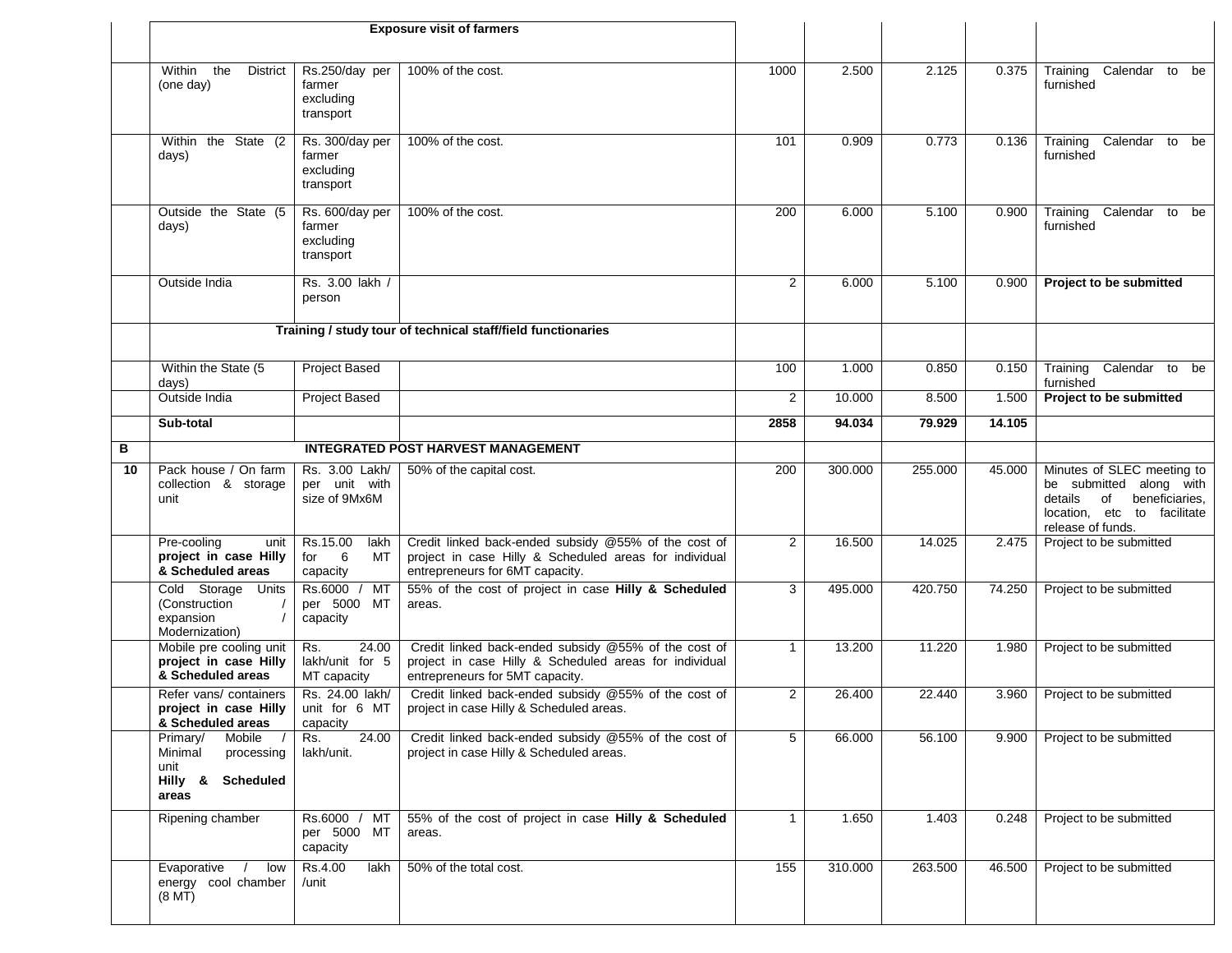|    | Sub-total                                                                                                                                                                                   |                                                                                                                                                             |                                                                                                                                                                        | 369            | 1228.750 | 1044.438 | 184.313 |                                                                                                                                              |
|----|---------------------------------------------------------------------------------------------------------------------------------------------------------------------------------------------|-------------------------------------------------------------------------------------------------------------------------------------------------------------|------------------------------------------------------------------------------------------------------------------------------------------------------------------------|----------------|----------|----------|---------|----------------------------------------------------------------------------------------------------------------------------------------------|
|    |                                                                                                                                                                                             |                                                                                                                                                             | <b>ESTABLISHMENT OF MARKETING INFRASTRUCTURE FOR HORTICULTURAL PRODUCE</b>                                                                                             |                |          |          |         |                                                                                                                                              |
|    | Rural Markets / Apni<br>Direct<br>mandies<br>project in<br>markets<br><b>Hilly</b><br>&<br>case<br><b>Scheduled areas</b>                                                                   | Rs. 20 lakh/<br>unit                                                                                                                                        | Credit linked back-ended subsidy @ 40% of the capital<br>cost of project in general areas and 55% in case of Hilly &<br>Scheduled areas for individual entrepreneurs.  | $\overline{4}$ | 44.000   | 37.400   | 6.600   | Project to be submitted                                                                                                                      |
|    | Retail Markets / outlets<br>(environmentally<br>controlled) project in<br><b>Hilly</b><br>&<br>case<br><b>Scheduled areas</b>                                                               | Rs. 10.00 lakh<br>/unit                                                                                                                                     | Credit linked back-ended subsidy @ 40% of the capital<br>cost of project in general areas and 55% in case of Hilly &<br>Scheduled areas for individual entrepreneurs.  | 4              | 22.000   | 18.700   | 3.300   | Project to be submitted                                                                                                                      |
|    | Functional<br>Infrastructure:<br>for<br>collection, sorting<br>grading, packing units<br>etc project in case<br>Hilly & Scheduled<br>areas                                                  | Rs.15.00<br>lakh/unit                                                                                                                                       | Credit linked back-ended subsidy @ 40% of the capital<br>cost of project in general areas and 55 % in case of Hilly<br>& Scheduled areas for individual entrepreneurs. | $\overline{2}$ | 16.500   | 14.025   | 2.475   | Project to be submitted                                                                                                                      |
|    | extension,<br>Market<br>quality awareness &<br>market led extension<br>for fresh<br>activities<br>products                                                                                  | Rs. 3.00 lakh<br>per event.                                                                                                                                 | 100% assistance to State Government /SHM/Public<br>Sector Agencies.                                                                                                    | $\overline{2}$ | 6.000    | 5.100    | 0.900   | Minutes of SLEC meeting to<br>be submitted along with<br>details<br>beneficiaries,<br>of<br>location, etc to facilitate<br>release of funds. |
|    |                                                                                                                                                                                             |                                                                                                                                                             |                                                                                                                                                                        |                |          |          |         |                                                                                                                                              |
|    | Sub-total                                                                                                                                                                                   |                                                                                                                                                             |                                                                                                                                                                        |                | 88.500   | 75.225   | 13.275  |                                                                                                                                              |
| D  |                                                                                                                                                                                             |                                                                                                                                                             | <b>Mission Management</b>                                                                                                                                              |                |          |          |         |                                                                                                                                              |
| 11 | &<br><b>Districts</b><br>State<br>Mission Offices and<br>implementing<br>for<br>agencies<br>administrative<br>project,<br>expenses.<br>preparation,<br>computerization,<br>contingency etc. | 5%<br>of<br>total<br>annual<br>expenditure on<br>the basis of<br>appraised<br>needs to State<br>Horticulture<br>Mission (SHM)<br>/ implementing<br>Agencies | 100%assistance.                                                                                                                                                        |                | 362.731  | 308.322  | 54.410  | Fund to be utilized @ 5% of<br>actual Expenditure incurred<br>by the SHM.                                                                    |
|    | Institutional<br>Strengthening, hire of<br>vehicles, hardware /<br>software etc                                                                                                             | Project based                                                                                                                                               | 100% assistance.                                                                                                                                                       |                | 10.000   | 8.500    | 1.500   | Project to be submitted                                                                                                                      |
|    |                                                                                                                                                                                             | <b>Exercise Set Exercise Set Exercise Set C.</b>                                                                                                            | Seminars, conferences, workshops, exhibitions, Kisan Mela, horticulture shows, honey                                                                                   |                |          |          |         |                                                                                                                                              |
|    | State level                                                                                                                                                                                 | Rs. 3.00 lakh /<br>event                                                                                                                                    | 100% assistance subject to a maximum of Rs.3.00 lakh<br>per event of two days.                                                                                         | 3              | 9.000    | 7.650    | 1.350   | Minutes of SLEC meeting to<br>be submitted along with<br>beneficiaries,<br>details<br>of<br>location, etc to facilitate<br>release of funds. |